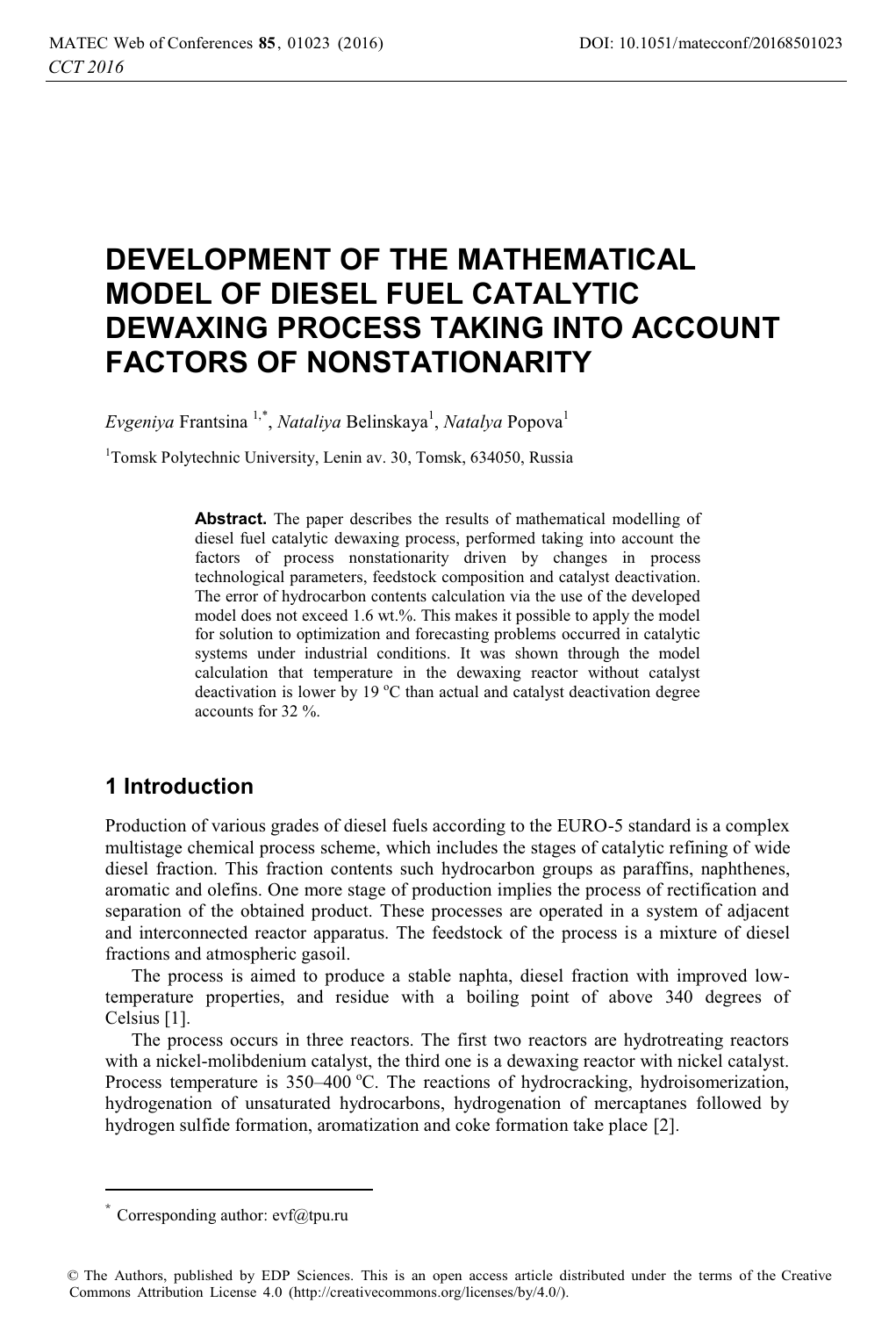After reactor section the products enters the stabilization column, where the light hydrocarbons, hydrogen sulfide and water are eliminated. The stable hydrogenate subsequently flows to the rectification section, where it is fractionated into products [3].



**Fig. 1.** Technological scheme of hydrodewaxing plant for production of diesel fuels R-1, R-2 – hydrotreating reactors; R-3 – hydrodewaxing reactor; S-1 – high pressure separator; S-2 – low pressure separator; C-1 – stabilization column; C-2 – rectification column; S-3/1, S-3/2 – strippers; RT-5 – reflux tank.

#### **2 Materials and methods**

The method of mathematical modelling is widely used to study, improve, optimize and forecast the processes of petroleum refining industry [4-14].

The main task of the industrial process realization to be solved is sustaining high product yield with required quality. This is possible when developing the optimal technology of the catalyst operation which would allow using the catalyst resource as high as possible, following the required quality and quantity of the product.

To meet this challenge, the method of mathematical modelling was used. The model was developed on the basis of account for thermodynamic and kinetic laws of the process, factors of nonstationarity caused by variability of technological regime, feedstock composition and catalyst deactivation.

Accounting the thermodynamic and kinetic laws of the process allows developing the model sensitive to change in technological parameters and feedstock composition. This provides using the model for forecasting feedstock conversion degree, product composition and yield, as well as for process optimization within valid industrial technological conditions (temperature 335 – 365 °C, feedstock flow rate 295 – 325 m<sup>3</sup>/h, hydrogencontaining gas flow rate  $35000 - 65000$  m<sup>3</sup>/h).

The experimental data from the industrial unit has been used as the initial data for modelling. These data included operating conditions in a wide range of changing feed flow rate, temperature, HBG (hydrogen bearing gas) flow rate and its composition, and also the feed and the product content with a range of hydrocarbon group concentrations.

Mathematical model considering deactivation:

$$
\begin{cases}\nG \cdot \frac{\partial C_i}{\partial z} + G \cdot \frac{\partial C_i}{\partial V} = \sum_{j=1}^m a_j \cdot W_j \\
G \cdot \frac{\partial T}{\partial z} + G \cdot \frac{\partial T}{\partial V} = \frac{1}{\rho \cdot C_p^m} \sum_{j=1}^m Q_j \cdot a_j \cdot W_j\n\end{cases}
$$

Initial conditions:

 $z = 0$ :  $C_i = C_{i,0}$ ;  $T = T_0$ ; *V*=0:  $C_i = C_{i,0}$ ;  $T = T_0$ ,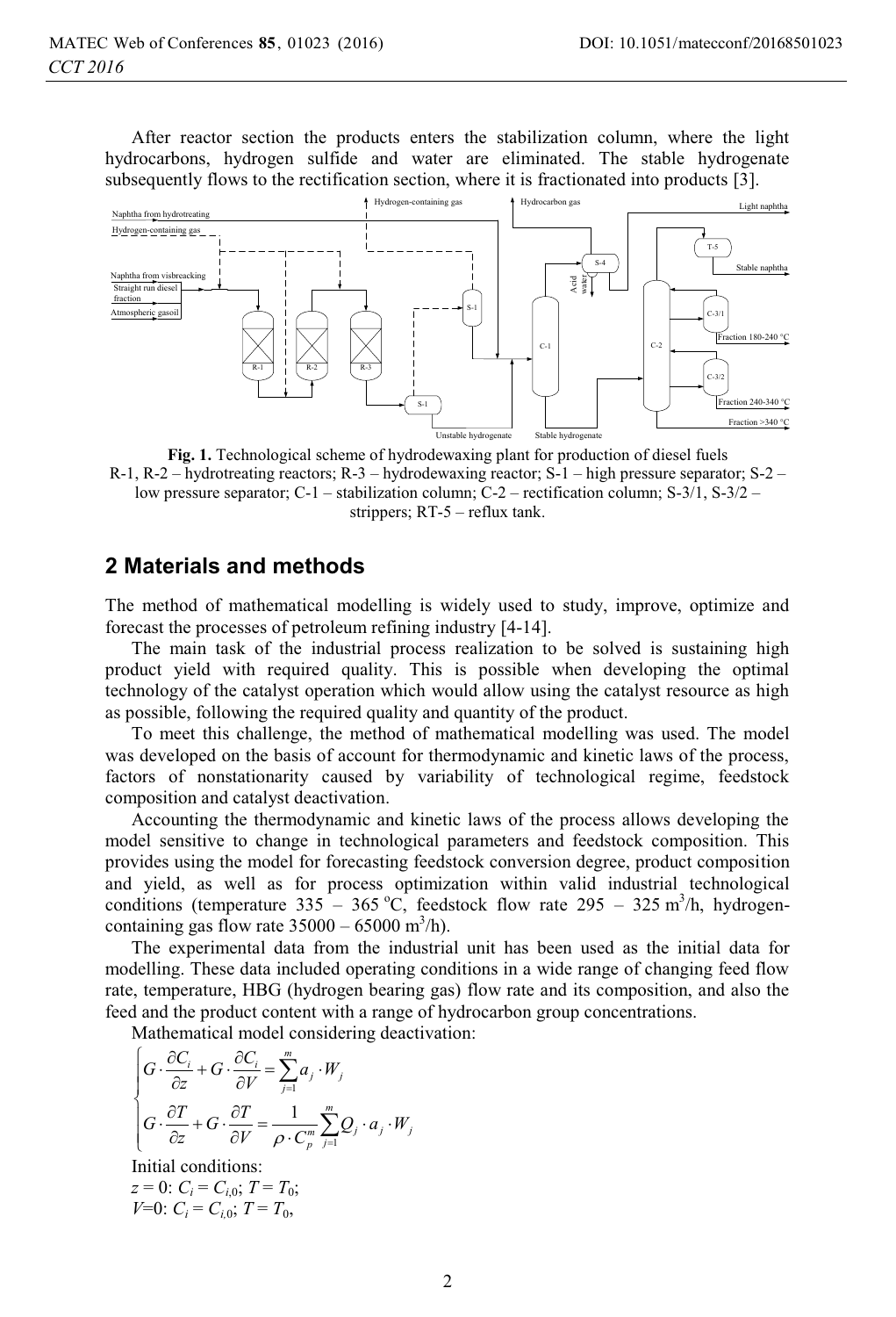where  $\bar{z}$  is the volume of the refined feedstock from the moment of fresh catalyst loading,  $m^3$ ; *G* is the feed flow rate,  $m^3/h$ ;  $z = G \cdot t$  (t is catalyst operating time from the moment of fresh catalyst loading, h); *Ci* is the concentration of i-component, mole/l; *V* is a catalyst bed volume, m<sup>3</sup>;  $a_j$  is a catalyst activity in  $j^{\text{th}}$  reaction;  $\rho$  is mixture density, kg/m<sup>3</sup>;  $C_p^m$  is specific heat capacity of the mixture,  $J/(kg*K)$ ;  $Q_j$  is heat effect of  $j<sup>th</sup>$  reaction,  $J/mole$ ;  $\hat{T}$  is a temperature, K;  $W_i$  is a  $j^{\text{th}}$  reaction rate, mole/(1<sup>\*</sup>s); *m* is number of reactions.

This model takes into account catalyst deactivation. Catalyst activity can be determined as a proportion of reaction rate constant at any time to the reaction rate constant at the initial moment of the time when the fresh catalyst had been charged:

$$
a_j = \frac{k_{j,t}}{k_{j,0}}
$$

where  $k_{j,0}$  is  $j^{\text{th}}$  reaction rate constant at the initial moment of time (with the fresh catalyst);  $k_{j,t}$  is  $j^{\text{th}}$  reaction rate constant at the current moment of time.

$$
a_i = A_i \cdot e^{-\alpha_i \cdot C_c}
$$

 $a_j = A_j \cdot e^{-\alpha_j \cdot C_e}$ <br>where  $A_j$ ,  $\alpha_j$  are the deactivation coefficients;  $C_c$  is coke concentration, % wt.

Deactivation coefficient includes the deactivation of metal and acid centers:

$$
a_j = a_{a,j} + a_{m,j}
$$

 $a_j = a_{a,j} + a_{m,j}$ <br>where  $a_a$  is the catalyst acid center activity;  $a_m$  is the catalyst metal center activity.

#### **3 Results**

Model adequacy examination was conducted by comparing the calculated data with experimental data from the industrial unit.

It is shown that the model is suitable for the process and can be applied for identification of the process laws, forecast calculations conduction and optimization.

| Product (experimental), % wt. | Product (calculation), % wt. | Error (absolute), % wt. |  |  |  |  |
|-------------------------------|------------------------------|-------------------------|--|--|--|--|
| n-paraffins $C_{10}-C_{27}$   |                              |                         |  |  |  |  |
| 10.17                         | 11.18                        | 1.01                    |  |  |  |  |
| 10.08                         | 10.19                        | 0.11                    |  |  |  |  |
| 9.32                          | 9.48                         | 0.16                    |  |  |  |  |
| <i>i</i> -paraffins           |                              |                         |  |  |  |  |
| 26.46                         | 26.40                        | 0.06                    |  |  |  |  |
| 24.66                         | 24.82                        | 0.16                    |  |  |  |  |
| 23.14                         | 25.67                        | 2.53                    |  |  |  |  |
| Olefins                       |                              |                         |  |  |  |  |
| 1.74                          | 1.99                         | 0.25                    |  |  |  |  |
| 2.63                          | 2.58                         | 0.05                    |  |  |  |  |
| 2.25                          | 2.35                         | 0.10                    |  |  |  |  |
| <b>MNA</b>                    |                              |                         |  |  |  |  |
| 20.53                         | 20.06                        | 0.47                    |  |  |  |  |
| 19.90                         | 20.09                        | 0.19                    |  |  |  |  |
| 19.30                         | 19.73                        | 0.43                    |  |  |  |  |

**Table 1.** Calculated and experimental data comparison

The abbreviation in Table 1: MNA is monoaromatic compounds.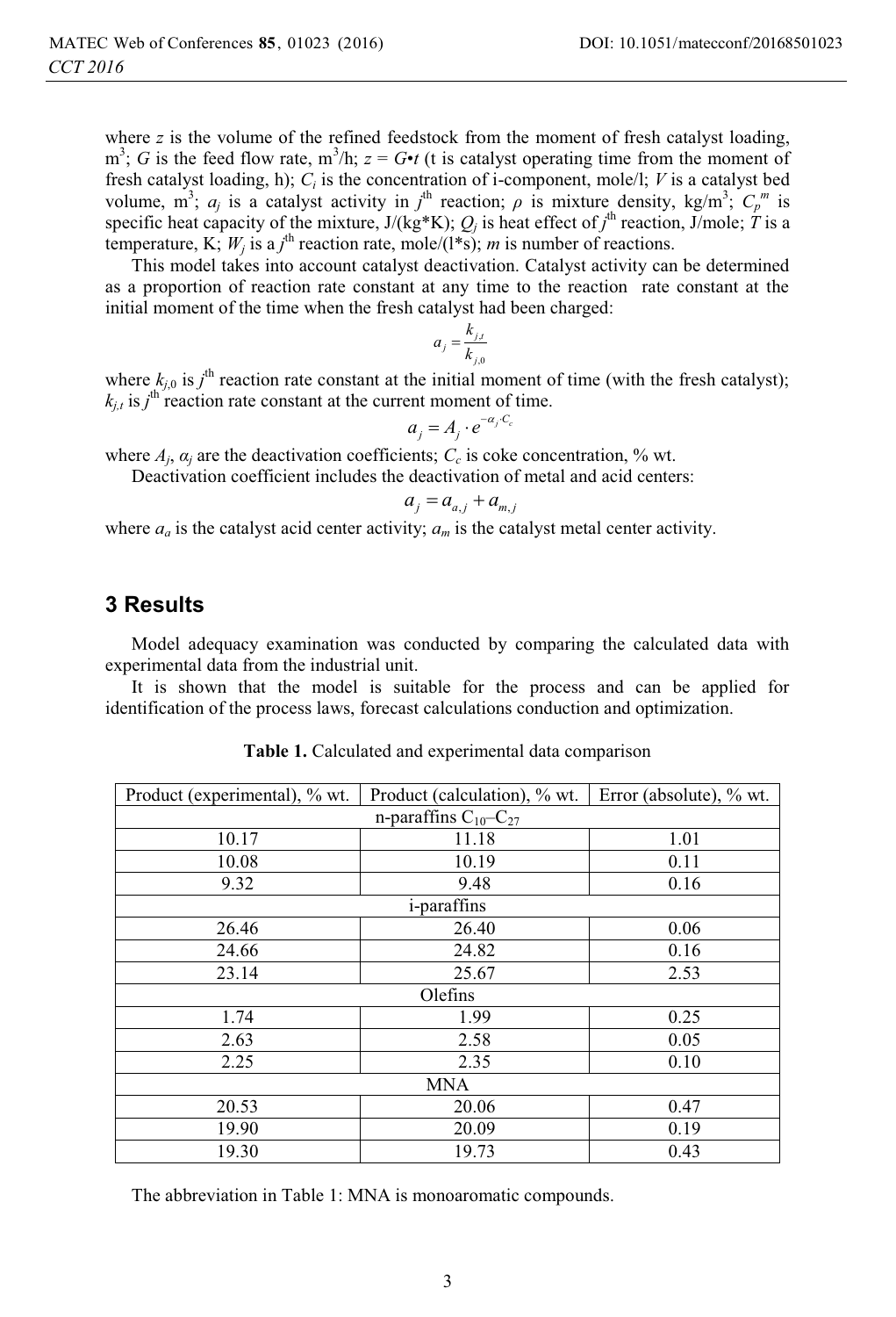Computations via the use of the model showed that temperature inside the dewaxing reactor without catalyst deactivation is on the average lower than actual by 19 °C, considering the required product yield of the same quality concerning cold filter plugging point (CFPP) (Table 2).

| Date       | Yield of fraction<br>240-340 (DF),<br>$\frac{0}{0}$ | CFPP,<br>$\rm ^{o}C$ | $T_{in}$ R-3 (actual),<br>$\Omega$ | $T_{in}$ R-3 (comp.), | $\Delta T$ ,<br>$\rm ^{o}C$ |
|------------|-----------------------------------------------------|----------------------|------------------------------------|-----------------------|-----------------------------|
| 25.01.2016 | 41.4                                                | $-34$                | 341                                | 318                   | 23                          |
| 27.01.2016 | 41.8                                                | $-37$                | 352                                | 332                   | 20                          |
| 29.01.2016 | 41.5                                                | -44                  | 360                                | 345                   |                             |
| 05.02.2016 | 43.0                                                |                      | 369                                | 350                   |                             |

**Table 2.** Computation of the deactivation compensating temperature



**Fig. 2.** Computation of the temperature which compensate catalyst deactivation

The level of relative catalyst activity at the cycle end (2016 year) equals to [15]:

$$
Akt = \frac{\Delta - \Delta T}{\Delta} = \frac{60 - 19}{60} = 0.68
$$

Where  $\Delta$  is a largest possible temperature range in the process (330 – 390 oC);  $\Delta T$  is a temperature that compensates deactivation. The activity of fresh catalyst equals to 1.

To sum up, deactivation of the catalyst in the period of operation accounts for 32%.

## **4 Conclusion**

The developed mathematical model of catalytic dewaxing process is valid for description of the real process since the absolute calculation error of hydrocarbon contents in the product does not exceed 1.16 wt.%.

Accounting for factors of nonstationarity, caused by variability of technological regime, feedstock composition and catalyst deactivation, allows applying the developed model for solution to problems of industrial catalysts operation.